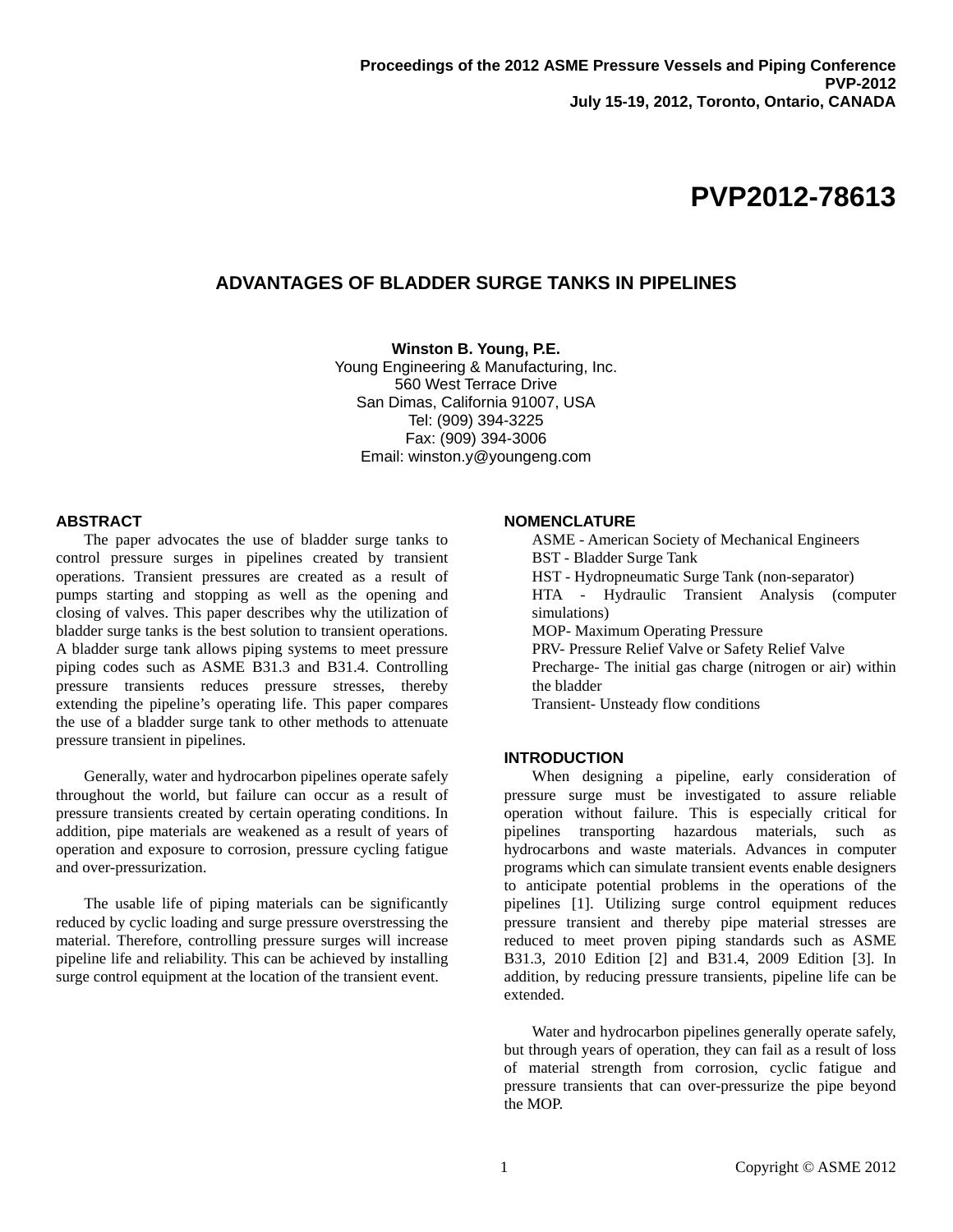When pipelines are designed, transient pressures must be considered and surge control equipment recommended. Digital computer modeling of the hydraulic piping system allows designers to account for pressure transients created during pump startup, shutdown and valve closure operations [1].

One of the main causes of pipe material strain is cyclic pressure or rapid pressure changes. Reducing the amplitude of these pressure changes will decrease the strain on the pipe material, thereby increasing operating life. Stress corrosion can also depreciate pipe material strength, reducing operating life and leading to premature failure. This can occur even if the pipeline has been hydraulically pressure tested [4]. Figure 1 illustrates the relationship between the percent of life to the crack initiation and fatigue life [5].

There are several different types of equipment being used today to control pressure surges in pipelines. Each has its advantages and disadvantages in mitigating pressure surges created by unsteady flow conditions. There are two major categories of products: Pressure Vessel type and Valve type surge control products.

In the Pressure Vessel category, it can be divided into Hydropneumatic Surge Tanks (HST) with non-separation between the gas to the operating fluid and Bladder Surge Tanks (BST) with positive separation of the gas and operating fluid. Both operate utilizing a gas charge to provide the pressure energy to supply and accept fluid from the operating pipeline. The main difference is an elastomeric bladder which physically separates the liquid from the gas within the pressure vessel in Bladder Surge Tanks (BST).

Hydropneumatic Surge Tanks (HST) are pressure vessels which are partially filled with the operating fluid and have a gas blanket to discharge the fluid when the pressure in the pipeline decreases. When the pipeline pressure increases, the tank accepts fluid by compressing the gas trapped within the tank. These tanks have a constant supply of gas or air to keep the proper levels and some have a level control system to automatically maintain the correct gas to liquid ratio. Because of gas absorption into the liquid, gas must constantly be replenished on this type of system and commonly an air compressor is required to keep the tank operational.

The Bladder Surge Tank incorporates an elastomeric bladder which keeps a positive separation between the gas and operating liquid. The loss of the gas in the bladder is minimal and is limited to the gas that permeates through the bladder material. Normally this type of product does not require a continuous source of gas or a level control system to maintain the proper gas-to-liquid volume ratios to operate effectively.

Bladder type (BST) and Hydropneumatic (HST) surge tanks both operate in the same manner to control pressure surges from valve operation and pump startup or shutdown conditions. In the case of valve closure or suction line pump shutoff, the product is typically installed as shown in Figure 4B.

When the valve closes or the pump shuts off, the fluid column begins to decelerate and the pressure begins to rise. The instant the pressure increases above the steady state pressure, fluid begins to enter the BST or HST through the connecting pipe in Figure 4B2F. As the fluid enters, it immediately compresses the trapped gas within the tank and the pipeline fluid energy is used to compress the gas volume until the pipeline stops. This smooth transitional event can be seen in Figure 3, pressure versus time curve. Note the lack of transient pressure during this compression cycle.

Upon the pipeline reversal, the surge tank discharges fluid and the gas expands. This prevents extremely low pressure which can result in column separation and can create pressure transients.

On the discharge side of the pump, the shutdown condition requires a surge tank to be installed as shown in Figure 4A. When the pump shuts down, the pressure at the discharge suddenly decreases. The fluid in the BST or HST begins discharging into the pipeline through the connecting pipeline (Figure 4A1G). The fluid slowly closes the check valve (Figure 4A1B) and prevents the fluid pressure from dropping below the fluid vapor pressure, thereby eliminating column separation.

When the pipeline reverses in flow direction, the BST or HST accepts the fluid and "cushions" the impact of the returning fluid column.

This is all done within the containment of the surge tank and piping system. No fluid is discharged from the pipeline or outside of the pressure vessel's pressure boundaries.

This product can be sized utilizing a digital hydraulic transient analysis program (HTA) which simulates the flow condition as a function of time. Typically the longer piping system will require a surge tank of larger volume.

The second category is the Valve type surge control devices. These are known by such names as pressure relief valves (PRV), safety relief valves, surge anticipation valves and air release and vacuum valves. All of these devices incorporate a mechanical valve mechanism that allows the operating fluid to discharge outside of the pressure containment of the pipeline thus relieving pressure.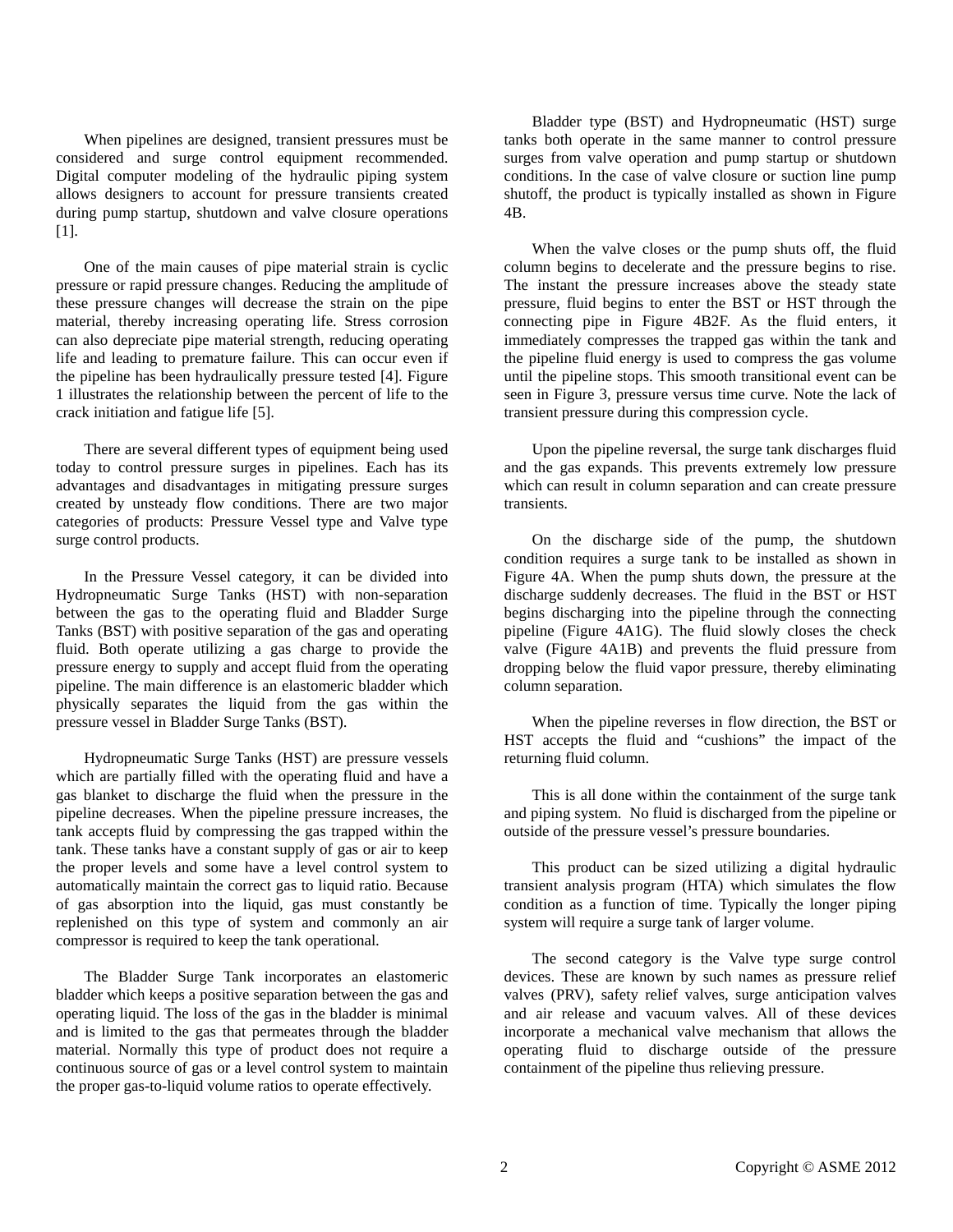Pressure Relief Valves (PRV) are spring loaded valve devices which are designed to relieve the pipeline pressure when it reaches a predetermined set pressure. The pipeline fluid contents are discharged into a containment vessel or back to the pumps wet well. As a result of being a mechanical device, there is a delay in the response time of the valve's ability to relieve the pressure. This can result in transient pressures being generated (Figure 2).

Pressure Relief Valves (PRV) primarily operate to relieve the pressure only at the location they are installed. Pressure surges occurring at other locations cannot be relieved and as a result will travel within the piping at a high rate of speed (pressure wave speed). In addition, the high frequency pressure cycles not relieved by a PRV can cause fatigue cycling [6]. A pressure transient is short in duration, lasting just microseconds, but can lead to stress crack initiation and result in reduced material strength.

The containment vessel will eventually fill with this valve discharge fluid. The rate is dependent on the relief discharge flow and its duration. When this vessel becomes full, it will need to be emptied before the pressure relief valve (PRV) can continue to operate without spilling the fluid contents.

Air release and vacuum valves are fairly simple mechanical devices. These valves introduce air into the pipeline and discharge it out during an unsteady flow event. The introduction of air can sometimes prevent column separation by keeping the pressure from dropping below the liquid vapor pressure. The air that is introduced can be discharged through air release valves to prevent air pockets in the pipeline. These types of devices are often damaged from exposure to excessive pressures [7].

A surge anticipation valve is a product which senses an initial pressure drop and then opens when the pipeline reverses its flow direction to allow the fluid contents to be discharged from the pipeline. These valves require a bypass line for proper installation and are extremely complex in the initial settings [8]. This must be done after installation and through several test trials to achieve the proper settings.

# **CONCLUSION**

Hydraulic pipelines are essential in the transportation of fluid across large distances. The consideration of transient flow conditions is critical for the optimum design of pipelines to prevent pipe leaks and potential failures and ensure safe operation. When surge control devices are used properly,

piping pressure transients can be avoided and pipeline life expectancy is increased.

# **REFERENCES**

[1] Jung, B. S., Karney, B. W., Boulos, P. F., and Wood, D. J., 2007, "The Need for Comprehensive Transient Analysis of Distribution Systems," Journal AWWA, **99** (1), pp. 112-123.

[2] ASME, 2010, *ASME B31.3,* "Process Piping," American Society of Mechanical Engineers, New York, USA.

[3] ASME, 2009, *ASME B31.4,* "Pipeline Transportation Systems for Liquid Hydrocarbons and Other Liquids," American Society of Mechanical Engineers, New York, USA.

[4] Law, M., Venton, A., and Venton, P., 2010, "Fatigue Design for Gas Storage Pipelines," The Australian Pipeliner, April 2010, Australian Pipeline Industry Association, Melbourne, Australia.

[5] Manson, S. S. and Halford, G. R., 2006, *Fatigue and Durability of Structural Materials*, ASM International, Materials Park, OH, Chap. 10.

[6] Manson, S. S. and Halford, G. R., 2006, *Fatigue and Durability of Structural Materials*, ASM International, Materials Park, OH, Chap. 11.

[7] Stone, G. D., 2005, "Are You at Risk from Not Considering the Potential for Surges in a Piping System?" from http://www.pipingdesign.com.

[8] Stone, G. D., 2005, "Avoiding Pressure Surge Damage in Pipeline Systems?" from http://www.pipingdesign.com.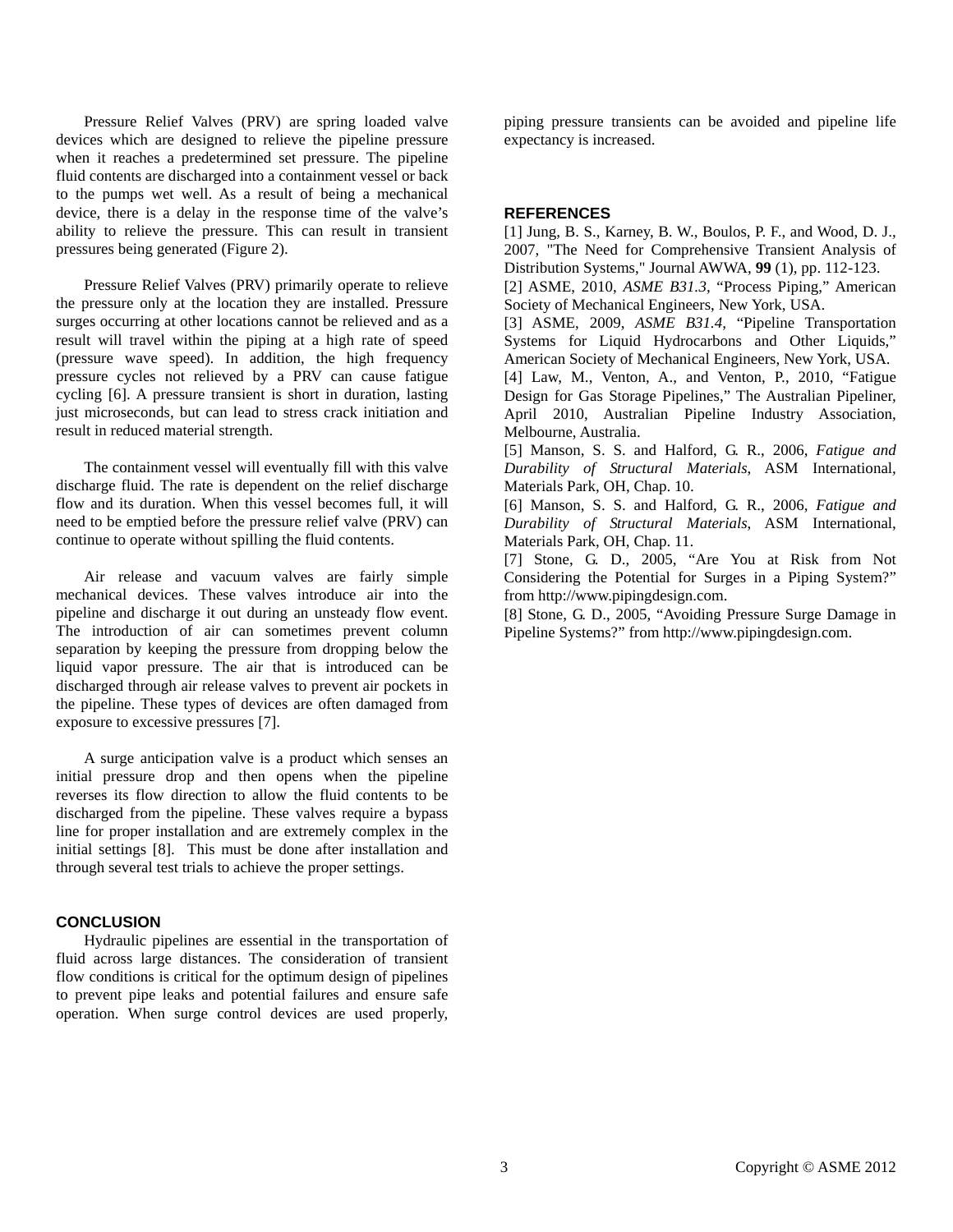

**FIGURE 1 RELATION BETWEEN PERCENT OF LIFE TO CRACK INITIATION AND FATIGUE LIFE FOR VARIOUS MATERIALS**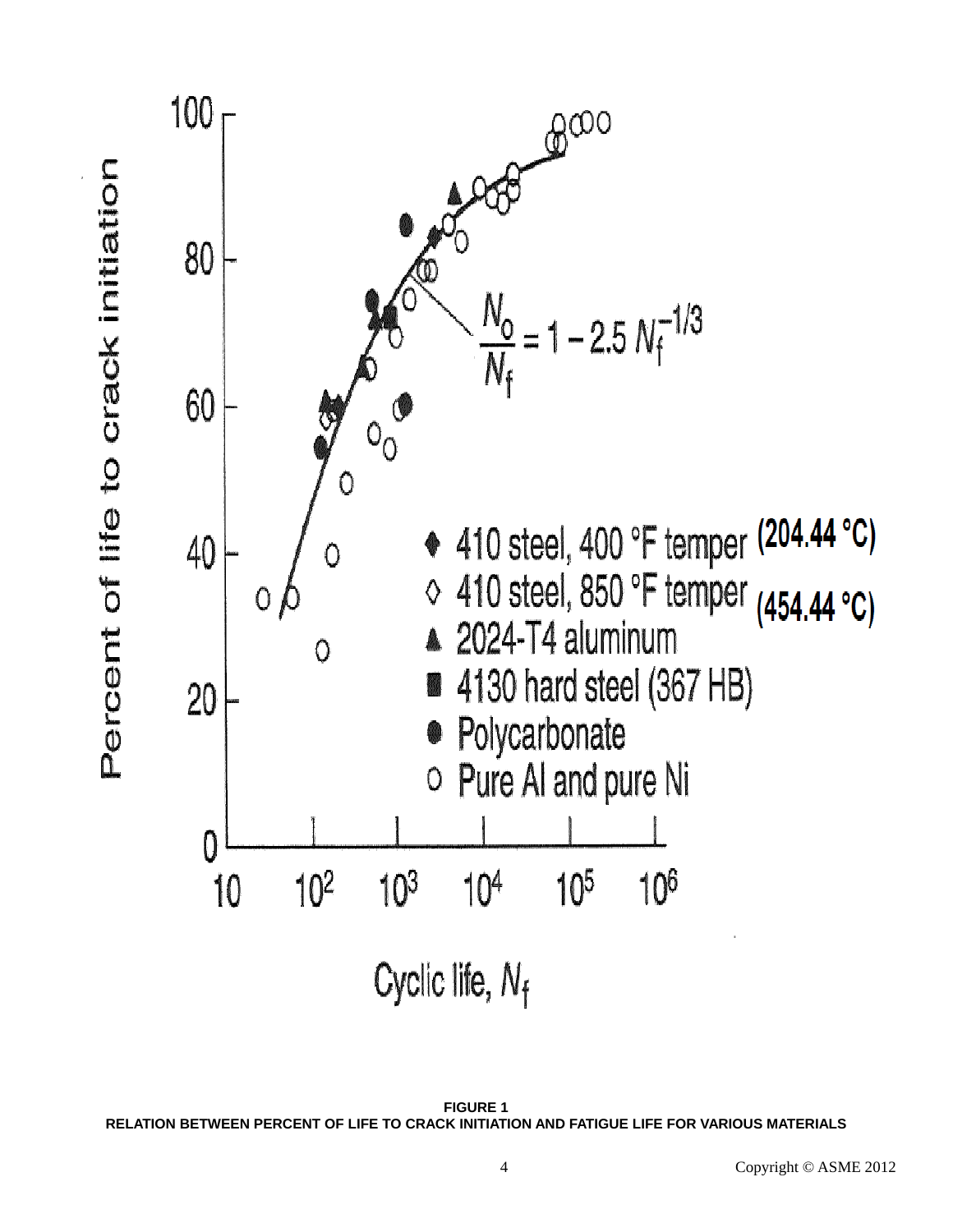

**FIGURE 2 CHANGE IN PRESSURE OVER TIME FOR TRANSIENT PRESSURE RELIEF VALVE UPON PUMP SHUT-DOWN**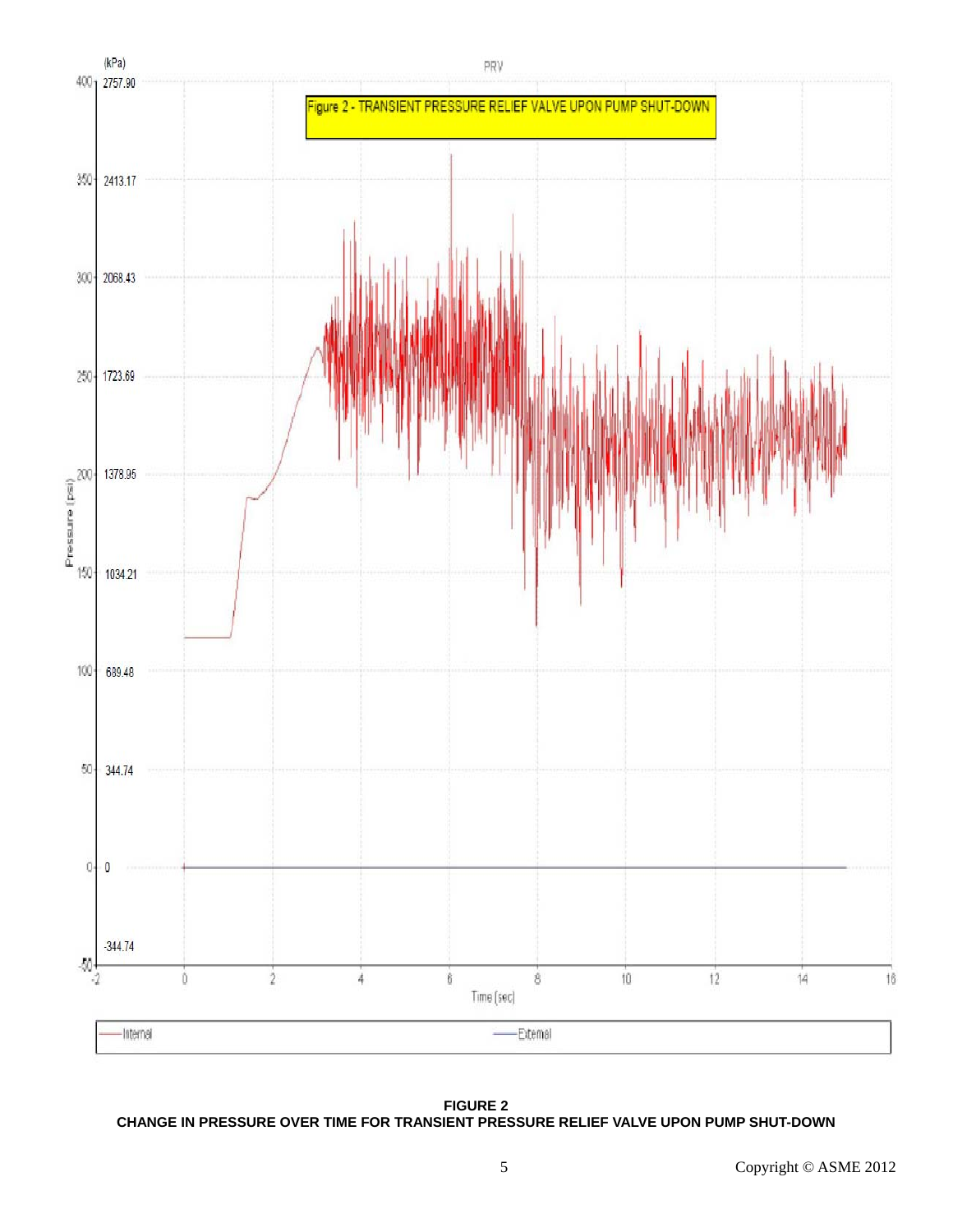

**FIGURE 3 CHANGE IN PRESSURE OVER TIME FOR TRANSIENT PRESSURE BLADDER SURGE TANK UPON PUMP SHUT-DOWN**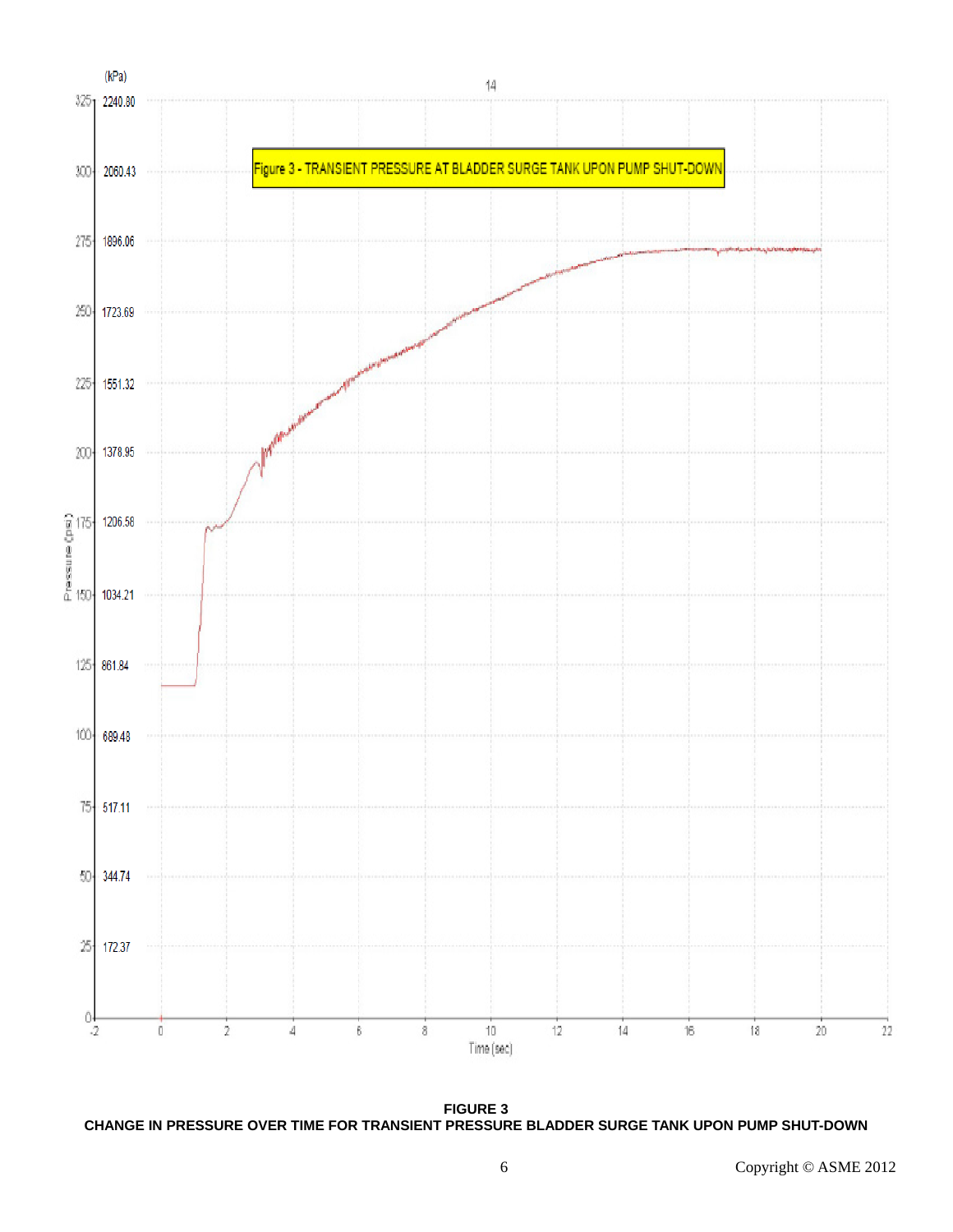

**FIGURE 4A TYPICAL INSTALLATION OF A SURGE TANK AT PUMP DISCHARGE**